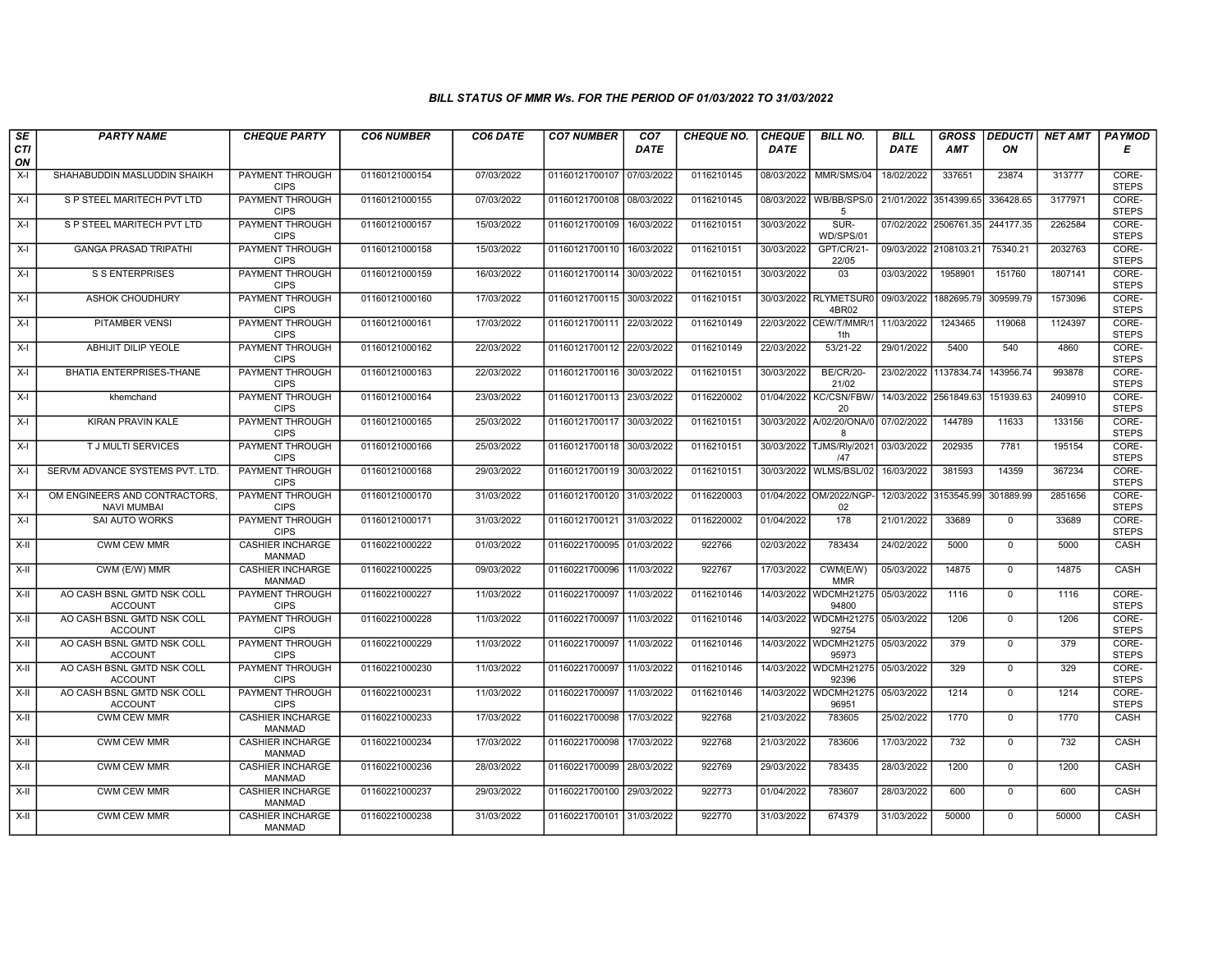## BILL STATUS OF MMR Ws. FOR THE PERIOD OF 01/03/2022 TO 31/03/2022

| SE                         | <b>PARTY NAME</b>                             | <b>CHEQUE PARTY</b>                      | <b>CO6 NUMBER</b> | CO6 DATE   | <b>CO7 NUMBER</b>         | CO <sub>7</sub> | <b>CHEQUE NO.</b> | <b>CHEQUE</b> | <b>BILL NO.</b>                     | <b>BILL</b> | <b>GROSS</b>   | <b>DEDUCTI</b> | <b>NET AMT</b> | <b>PAYMOD</b>                  |
|----------------------------|-----------------------------------------------|------------------------------------------|-------------------|------------|---------------------------|-----------------|-------------------|---------------|-------------------------------------|-------------|----------------|----------------|----------------|--------------------------------|
| <b>CTI</b><br>ON           |                                               |                                          |                   |            |                           | <b>DATE</b>     |                   | <b>DATE</b>   |                                     | <b>DATE</b> | <b>AMT</b>     | ON             |                | Е                              |
| $X-H$                      | <b>CWM CEW MMR</b>                            | <b>CASHIER INCHARGE</b><br><b>MANMAD</b> | 01160221000239    | 31/03/2022 | 01160221700101            | 31/03/2022      | 922770            | 31/03/2022    | 674380                              | 31/03/2022  | 50000          | 0              | 50000          | CASH                           |
| <b>SBN</b><br><sub>S</sub> | MAHAVIR SALES AGENCIES-KOPARGAON              | <b>PAYMENT THROUGH</b><br><b>CIPS</b>    | 01160421000287    | 02/03/2022 | 01160421700135 08/03/2022 |                 | 0116210145        |               | 08/03/2022 MSA/20-21/203            | 27/08/2021  | 53226          | 903            | 52323          | CORE-<br><b>STEPS</b>          |
| <b>SBN</b><br><sub>S</sub> | MAHAVIR SALES AGENCIES-KOPARGAON              | PAYMENT THROUGH<br><b>CIPS</b>           | 01160421000288    | 02/03/2022 | 01160421700136 08/03/2022 |                 | 0116210145        | 08/03/2022    | <b>MSA/21-</b><br>22/0001           | 07/10/2021  | 14565          | 247            | 14318          | CORE-<br><b>STEPS</b>          |
| <b>SBN</b><br>S            | MAHAVIR SALES AGENCIES-KOPARGAON              | <b>PAYMENT THROUGH</b><br><b>CIPS</b>    | 01160421000289    | 02/03/2022 | 01160421700136 08/03/2022 |                 | 0116210145        | 08/03/2022    | <b>MSA/21-</b><br>22/0002           | 12/10/2021  | 18265          | 310            | 17955          | CORE-<br><b>STEPS</b>          |
| <b>SBN</b><br><sub>S</sub> | MAHAVIR SALES AGENCIES-KOPARGAON              | <b>PAYMENT THROUGH</b><br><b>CIPS</b>    | 01160421000290    | 02/03/2022 | 01160421700136 08/03/2022 |                 | 0116210145        | 08/03/2022    | <b>MSA/21-</b><br>22/0003           | 20/10/2021  | 17109          | 290            | 16819          | CORE-<br><b>STEPS</b>          |
| <b>SBN</b><br>S            | MAHAVIR SALES AGENCIES-KOPARGAON              | <b>PAYMENT THROUGH</b><br><b>CIPS</b>    | 01160421000291    | 02/03/2022 | 01160421700136 08/03/2022 |                 | 0116210145        | 08/03/2022    | <b>MSA/21-</b><br>22/0004           | 25/10/2021  | 18033          | 306            | 17727          | CORE-<br><b>STEPS</b>          |
| SBN<br><sub>S</sub>        | MAHAVIR SALES AGENCIES-KOPARGAON              | PAYMENT THROUGH<br><b>CIPS</b>           | 01160421000292    | 02/03/2022 | 01160421700136 08/03/2022 |                 | 0116210145        | 08/03/2022    | <b>MSA/21-</b><br>22/0005           | 30/10/2021  | 19883          | 337            | 19546          | CORE-<br><b>STEPS</b>          |
| <b>SBN</b><br>S            | MAHAVIR SALES AGENCIES-KOPARGAON              | <b>PAYMENT THROUGH</b><br><b>CIPS</b>    | 01160421000293    | 02/03/2022 | 01160421700136 08/03/2022 |                 | 0116210145        | 08/03/2022    | <b>MSA/21-</b><br>22/0006           | 10/11/2021  | 18496          | 314            | 18182          | CORE-<br><b>STEPS</b>          |
| <b>SBN</b><br><sub>S</sub> | MAHAVIR SALES AGENCIES-KOPARGAON              | <b>PAYMENT THROUGH</b><br><b>CIPS</b>    | 01160421000294    | 02/03/2022 | 01160421700136 08/03/2022 |                 | 0116210145        | 08/03/2022    | <b>MSA/21-</b><br>22/0007           | 16/11/2021  | 16415          | 279            | 16136          | CORE-<br><b>STEPS</b>          |
| <b>SBN</b><br><sub>S</sub> | MAHAVIR SALES AGENCIES-KOPARGAON              | <b>PAYMENT THROUGH</b><br><b>CIPS</b>    | 01160421000295    | 02/03/2022 | 01160421700136 08/03/2022 |                 | 0116210145        | 08/03/2022    | <b>MSA/21-</b><br>22/0008           | 22/11/2021  | 16877          | 287            | 16590          | CORE-<br><b>STEPS</b>          |
| SBN<br><sub>S</sub>        | MAHAVIR SALES AGENCIES-KOPARGAON              | PAYMENT THROUGH<br><b>CIPS</b>           | 01160421000296    | 02/03/2022 | 01160421700137            | 08/03/2022      | 0116210145        | 08/03/2022    | <b>MSA/21-</b><br>22/0009           | 29/11/2021  | 18496          | 314            | 18182          | CORE-<br><b>STEPS</b>          |
| <b>SBN</b><br><sub>S</sub> | MAHAVIR SALES AGENCIES-KOPARGAON              | PAYMENT THROUGH<br><b>CIPS</b>           | 01160421000297    | 02/03/2022 | 01160421700137            | 08/03/2022      | 0116210145        | 08/03/2022    | <b>MSA/21-</b><br>22/0010           | 08/12/2021  | 17340          | 294            | 17046          | CORE-<br><b>STEPS</b>          |
| <b>SBN</b><br>S            | MAHAVIR SALES AGENCIES-KOPARGAON              | <b>PAYMENT THROUGH</b><br><b>CIPS</b>    | 01160421000298    | 02/03/2022 | 01160421700137 08/03/2022 |                 | 0116210145        | 08/03/2022    | <b>MSA/21-</b><br>22/0011           | 14/12/2021  | 15490          | 263            | 15227          | CORE-<br><b>STEPS</b>          |
| <b>SBN</b><br><sub>S</sub> | MAHAVIR SALES AGENCIES-KOPARGAON              | <b>PAYMENT THROUGH</b><br><b>CIPS</b>    | 01160421000299    | 02/03/2022 | 01160421700137            | 08/03/2022      | 0116210145        | 08/03/2022    | <b>MSA/21-</b><br>22/0012           | 18/12/2021  | 11097          | 189            | 10908          | CORE-<br><b>STEPS</b>          |
| <b>SBN</b><br><sub>S</sub> | MAHAVIR SALES AGENCIES-KOPARGAON              | PAYMENT THROUGH<br><b>CIPS</b>           | 01160421000300    | 02/03/2022 | 01160421700137 08/03/2022 |                 | 0116210145        | 08/03/2022    | <b>MSA/21-</b><br>22/0013           | 23/12/2021  | 15028          | 255            | 14773          | CORE-<br><b>STEPS</b>          |
| <b>SBN</b><br><sub>S</sub> | MAHAVIR SALES AGENCIES-KOPARGAON              | PAYMENT THROUGH<br><b>CIPS</b>           | 01160421000301    | 02/03/2022 | 01160421700137 08/03/2022 |                 | 0116210145        | 08/03/2022    | <b>MSA/21-</b><br>22/0014           | 31/12/2021  | 13409          | 228            | 13181          | CORE-<br><b>STEPS</b>          |
| <b>SBN</b><br>S            | NEHA TRADING CORPORATION-THANE<br>WEST        | PAYMENT THROUGH<br><b>CIPS</b>           | 01160421000302    | 04/03/2022 | 01160421700131            | 04/03/2022      | 0116210145        | 08/03/2022    | <b>INV/2642</b>                     | 05/01/2022  | 3068           | $\mathbf 0$    | 3068           | CORE-<br><b>STEPS</b>          |
| <b>SBN</b><br>S            | NEHA TRADING CORPORATION-THANE<br><b>WEST</b> | <b>PAYMENT THROUGH</b><br><b>CIPS</b>    | 01160421000303    | 04/03/2022 | 01160421700131 04/03/2022 |                 | 0116210145        | 08/03/2022    | <b>INV/2643</b>                     | 05/01/2022  | 18880          | $\mathbf 0$    | 18880          | CORE-<br><b>STEPS</b>          |
| <b>SBN</b><br>S            | MAX CORPORATION-JAIPUR                        | PAYMENT THROUGH<br><b>CIPS</b>           | 01160421000304    | 04/03/2022 | 01160421700132 04/03/2022 |                 | 0116210145        |               | 08/03/2022   MAX/11/21-22           | 19/01/2022  | 21712<br>21948 | $\mathbf 0$    | 21712<br>21948 | CORE-<br><b>STEPS</b>          |
| SBN<br>$\mathsf{s}$        | MA KALI INDUSTRIES-HOWRAH                     | PAYMENT THROUGH<br><b>CIPS</b>           | 01160421000305    | 04/03/2022 | 01160421700133 04/03/2022 |                 | 0116210145        | 08/03/2022    | MKI/137/2021<br>22                  | 07/01/2022  |                | $\mathbf 0$    |                | CORE-<br><b>STEPS</b>          |
| <b>SBN</b><br>S            | MODI HITECH INDIA LIMITED-MEERUT              | <b>PAYMENT THROUGH</b><br><b>CIPS</b>    | 01160421000306    | 04/03/2022 | 01160421700134 07/03/2022 |                 | 0116210145        | 08/03/2022    | WE21/2231                           | 10/01/2022  | 256597         | 4567           | 252030         | CORE-<br><b>STEPS</b><br>CORE- |
| <b>SBN</b><br>S            | MAHAVIR SALES AGENCIES-KOPARGAON              | <b>PAYMENT THROUGH</b><br><b>CIPS</b>    | 01160421000307    | 08/03/2022 | 01160421700138 08/03/2022 |                 | 0116210145        |               | 08/03/2022 MSA/20-21/204            | 28/08/2021  | 65660          | 1113           | 64547          | <b>STEPS</b>                   |
| SBN<br>S                   | MAHAVIR SALES AGENCIES-KOPARGAON              | PAYMENT THROUGH<br><b>CIPS</b>           | 01160421000308    | 08/03/2022 | 01160421700138 08/03/2022 |                 | 0116210145        |               | 08/03/2022 MSA/20-21/149 31/07/2021 |             | 110512         | 1874           | 108638         | CORE-<br><b>STEPS</b>          |
| <b>SBN</b><br>S            | MAHAVIR SALES AGENCIES-KOPARGAON              | PAYMENT THROUGH<br><b>CIPS</b>           | 01160421000309    | 08/03/2022 | 01160421700138 08/03/2022 |                 | 0116210145        |               | 08/03/2022 MSA/20-21/205            | 29/08/2021  | 73290          | 1243           | 72047          | CORE-<br><b>STEPS</b>          |
| SBN<br>S                   | MAHAVIR SALES AGENCIES-KOPARGAON              | PAYMENT THROUGH<br><b>CIPS</b>           | 01160421000310    | 10/03/2022 | 01160421700139 11/03/2022 |                 | 0116210146        | 14/03/2022    | <b>MSA/21-</b><br>22/0015           | 06/01/2022  | 14797          | 251            | 14546          | CORE-<br><b>STEPS</b>          |
| <b>SBN</b><br>S            | MAHAVIR SALES AGENCIES-KOPARGAON              | <b>PAYMENT THROUGH</b><br><b>CIPS</b>    | 01160421000311    | 10/03/2022 | 01160421700139 11/03/2022 |                 | 0116210146        | 14/03/2022    | <b>MSA/21-</b><br>22/0016           | 12/01/2022  | 14565          | 247            | 14318          | CORE-<br><b>STEPS</b>          |
| <sub>S</sub>               | SBN   MAHAVIR SALES AGENCIES-KOPARGAON        | PAYMENT THROUGH<br><b>CIPS</b>           | 01160421000312    | 10/03/2022 | 01160421700139 11/03/2022 |                 | 0116210146        | 14/03/2022    | <b>MSA/21-</b><br>22/0017           | 17/01/2022  | 15953          | 271            | 15682          | CORE-<br><b>STEPS</b>          |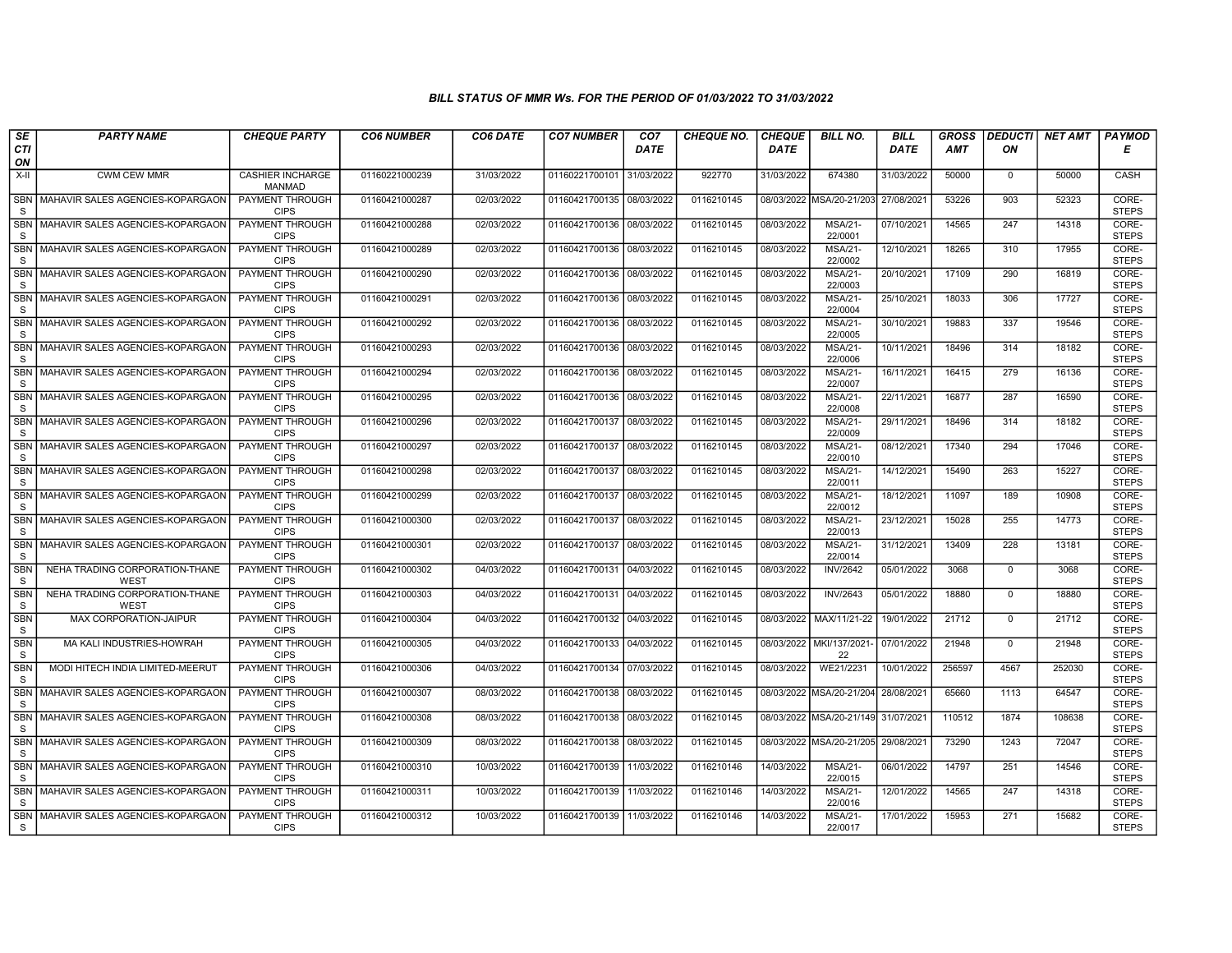## BILL STATUS OF MMR Ws. FOR THE PERIOD OF 01/03/2022 TO 31/03/2022

| SE                  | <b>PARTY NAME</b>                              | <b>CHEQUE PARTY</b>                   | <b>CO6 NUMBER</b> | CO6 DATE   | <b>CO7 NUMBER</b>         | CO <sub>7</sub> | <b>CHEQUE NO.</b> | <b>CHEQUE</b> | <b>BILL NO.</b>           | <b>BILL</b> | <b>GROSS</b> | <b>DEDUCTI</b> | <b>NET AMT</b> | <b>PAYMOD</b>         |
|---------------------|------------------------------------------------|---------------------------------------|-------------------|------------|---------------------------|-----------------|-------------------|---------------|---------------------------|-------------|--------------|----------------|----------------|-----------------------|
| <b>CTI</b><br>ON    |                                                |                                       |                   |            |                           | DATE            |                   | <b>DATE</b>   |                           | DATE        | AMT          | ON             |                | Е                     |
| <b>SBN</b>          | MAHAVIR SALES AGENCIES-KOPARGAON               | <b>PAYMENT THROUGH</b>                | 01160421000313    | 10/03/2022 | 01160421700139            | 11/03/2022      | 0116210146        | 14/03/2022    | <b>MSA/21-</b>            | 22/01/2022  | 15028        | 255            | 14773          | CORE-                 |
| S                   |                                                | <b>CIPS</b>                           |                   |            |                           |                 |                   |               | 22/0018                   |             |              |                |                | <b>STEPS</b>          |
| S                   | SBN MAHAVIR SALES AGENCIES-KOPARGAON           | <b>PAYMENT THROUGH</b><br><b>CIPS</b> | 01160421000314    | 10/03/2022 | 01160421700139            | 11/03/2022      | 0116210146        | 14/03/2022    | <b>MSA/21-</b><br>22/0019 | 29/01/2022  | 13872        | 236            | 13636          | CORE-<br><b>STEPS</b> |
| SBN                 | SHREE GANESH ENTERPRISES-NASHIK                | PAYMENT THROUGH                       | 01160421000315    | 10/03/2022 | 01160421700140            | 14/03/2022      | 0116210146        | 14/03/2022    | 3133/SG21-22              | 26/12/2021  | 40156        | 681            | 39475          | CORE-                 |
| S                   |                                                | <b>CIPS</b>                           |                   |            |                           |                 |                   |               |                           |             |              |                |                | <b>STEPS</b>          |
| <b>SBN</b><br>S     | SHREE GANESH ENTERPRISES-NASHIK                | PAYMENT THROUGH<br><b>CIPS</b>        | 01160421000316    | 10/03/2022 | 01160421700140            | 14/03/2022      | 0116210146        |               | 14/03/2022 3237/SG21-22   | 04/01/2022  | 26679        | 453            | 26226          | CORE-<br><b>STEPS</b> |
| <b>SBN</b><br>S     | SHREE GANESH ENTERPRISES-NASHIK                | <b>PAYMENT THROUGH</b><br><b>CIPS</b> | 01160421000317    | 10/03/2022 | 01160421700140            | 14/03/2022      | 0116210146        | 14/03/2022    | 3266/SG21-22              | 06/01/2022  | 35598        | 604            | 34994          | CORE-<br><b>STEPS</b> |
| <b>SBN</b>          | SHREE GANESH ENTERPRISES-NASHIK                | <b>PAYMENT THROUGH</b>                | 01160421000318    | 10/03/2022 | 01160421700140            | 14/03/2022      | 0116210146        | 14/03/2022    | 3346/SG21-22              | 13/01/2022  | 27390        | 465            | 26925          | CORE-                 |
| S                   |                                                | <b>CIPS</b>                           |                   |            |                           |                 |                   |               |                           |             |              |                |                | <b>STEPS</b>          |
| <b>SBN</b><br>S     | SHREE GANESH ENTERPRISES-NASHIK                | PAYMENT THROUGH<br><b>CIPS</b>        | 01160421000319    | 10/03/2022 | 01160421700140            | 14/03/2022      | 0116210146        | 14/03/2022    | 3292/SG21-22              | 09/01/2022  | 43310        | 735            | 42575          | CORE-<br><b>STEPS</b> |
| <b>SBN</b><br>S     | SHREE GANESH ENTERPRISES-NASHIK                | PAYMENT THROUGH<br><b>CIPS</b>        | 01160421000320    | 10/03/2022 | 01160421700140            | 14/03/2022      | 0116210146        | 14/03/2022    | 3398/SG21-22              | 18/01/2022  | 38456        | 652            | 37804          | CORE-<br><b>STEPS</b> |
| <b>SBN</b>          | SHREE GANESH ENTERPRISES-NASHIK                | <b>PAYMENT THROUGH</b>                | 01160421000321    | 10/03/2022 | 01160421700140            | 14/03/2022      | 0116210146        |               | 14/03/2022 3422/SG21-22   | 21/01/2022  | 31365        | 532            | 30833          | CORE-                 |
| S                   |                                                | <b>CIPS</b>                           |                   |            |                           |                 |                   |               |                           |             |              |                |                | <b>STEPS</b>          |
| <b>SBN</b><br>S     | SHREE GANESH ENTERPRISES-NASHIK                | <b>PAYMENT THROUGH</b><br><b>CIPS</b> | 01160421000322    | 10/03/2022 | 01160421700140            | 14/03/2022      | 0116210146        | 14/03/2022    | 3465/SG21-22              | 24/01/2022  | 16701        | 284            | 16417          | CORE-<br><b>STEPS</b> |
| SBN<br><sub>S</sub> | SHREE GANESH ENTERPRISES-NASHIK                | PAYMENT THROUGH<br><b>CIPS</b>        | 01160421000323    | 10/03/2022 | 01160421700140            | 14/03/2022      | 0116210146        | 14/03/2022    | 3496/SG21-22              | 27/01/2022  | 26835        | 455            | 26380          | CORE-<br><b>STEPS</b> |
| <b>SBN</b>          | ZENIX COMPUTERS-KOLKATA                        | PAYMENT THROUGH                       | 01160421000324    | 22/03/2022 | 01160421700141 23/03/2022 |                 | 0116210150        | 29/03/2022    | 210/ZC/21-22              | 05/01/2022  | 44481        | 38             | 44443          | CORE-                 |
| S                   |                                                | <b>CIPS</b>                           |                   |            |                           |                 |                   |               |                           |             |              |                |                | <b>STEPS</b>          |
| <b>SBN</b><br>S     | RAAJRATNA ELECTRODES PVT LTD-<br>AHMEDABAD     | <b>PAYMENT THROUGH</b><br><b>CIPS</b> | 01160421000325    | 22/03/2022 | 01160421700142            | 23/03/2022      | 0116210150        | 29/03/2022    | I/0520/21-22              | 25/01/2022  | 173460       | 147            | 173313         | CORE-<br><b>STEPS</b> |
| <b>SBN</b><br>S     | NAGINA INDUSTRIAL CORPORATION-<br>SECUNDERABAD | <b>PAYMENT THROUGH</b><br><b>CIPS</b> | 01160421000326    | 26/03/2022 | 01160421700144 31/03/2022 |                 | 0116220002        | 01/04/2022    | 7402                      | 31/12/2021  | 26432        | 22             | 26410          | CORE-<br><b>STEPS</b> |
| SBN<br>S            | <b>BALAJI ASSOCIATES-JHANSI.</b>               | PAYMENT THROUGH<br><b>CIPS</b>        | 01160421000327    | 26/03/2022 | 01160421700145 31/03/2022 |                 | 0116220002        | 01/04/2022    | 244                       | 20/01/2022  | 6435         | $\Omega$       | 6435           | CORE-<br><b>STEPS</b> |
| <b>SBN</b><br>S     | ZENIX COMPUTERS-KOLKATA                        | <b>PAYMENT THROUGH</b><br><b>CIPS</b> | 01160421000329    | 28/03/2022 | 01160421700146 31/03/2022 |                 | 0116220002        | 01/04/2022    | 209/ZC/21-22              | 05/01/2022  | 85777        | 73             | 85704          | CORE-<br><b>STEPS</b> |
| <b>SBN</b>          | SHREE GANESH ENTERPRISES-NASHIK                | <b>PAYMENT THROUGH</b>                | 01160421000330    | 28/03/2022 | 01160421700143 28/03/2022 |                 | 0116210150        | 29/03/2022    | 3564/SG21-22              | 02/02/2022  | 33475        | 568            | 32907          | CORE-                 |
| S                   |                                                | <b>CIPS</b>                           |                   |            |                           |                 |                   |               |                           |             |              |                |                | <b>STEPS</b>          |
| <b>SBN</b><br>S     | SHREE GANESH ENTERPRISES-NASHIK                | PAYMENT THROUGH<br><b>CIPS</b>        | 01160421000331    | 28/03/2022 | 01160421700143 28/03/2022 |                 | 0116210150        | 29/03/2022    | 3621/SG21-22              | 07/02/2022  | 31582        | 536            | 31046          | CORE-<br><b>STEPS</b> |
| <b>SBN</b><br>S     | SHREE GANESH ENTERPRISES-NASHIK                | PAYMENT THROUGH<br><b>CIPS</b>        | 01160421000332    | 28/03/2022 | 01160421700143 28/03/2022 |                 | 0116210150        | 29/03/2022    | 3662/SG21-22              | 10/02/2022  | 31118        | 528            | 30590          | CORE-<br><b>STEPS</b> |